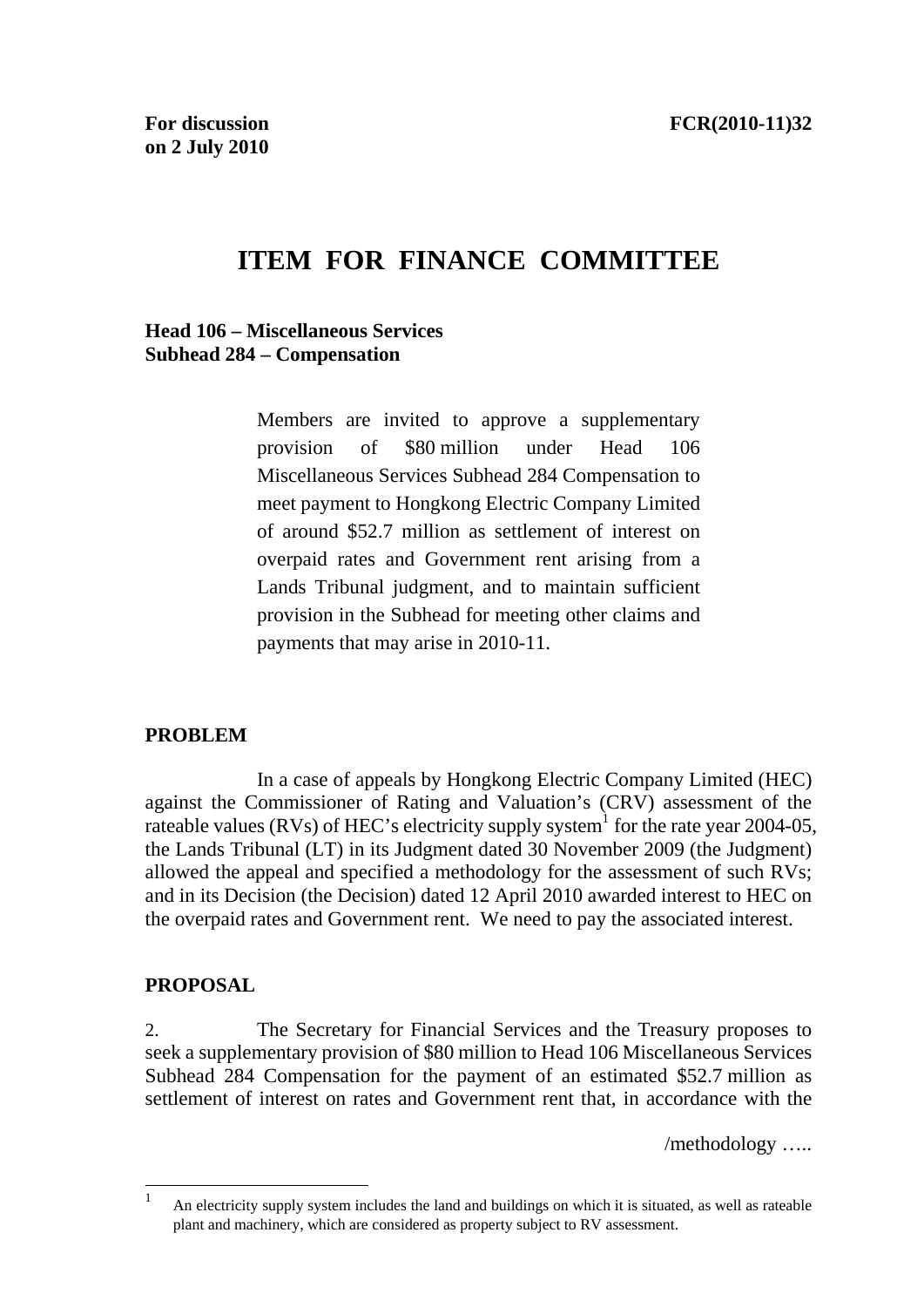methodology set down in the Judgment, have been over-collected from HEC during the rate years 2005-06 to 2009-10; and for maintaining sufficient provision in the Subhead for meeting other claims and payments that may arise in 2010-11.

# **JUSTIFICATION**

# **HEC's Appeals**

3. In October 2004, HEC lodged appeals to the LT against CRV's assessment of the RVs of its electricity supply system. As initiated by HEC, the adjournment of the appeals was, with the CRV's consent, approved by the LT in November 2004. In early 2008, HEC applied to restore its appeals for the years of 2004-05 and the three years immediately following (i.e. the years of 2005-06, 2006-07 and 2007-08). The LT only allowed the appeals for the year of 2004-05 to proceed to hearing with the appeals for the other assessment years adjourned. The appeals for the years of 2008-09 and 2009-10 were lodged and subsequently adjourned also pending the outcome of the 2004-05 appeals.

4. In assessing the RVs of HEC's electricity supply system for 2004-05, RVD had used the method that it had been using for years for electricity supply systems. In the Judgment, the LT allowed HEC's appeals, and set down the methodology for valuing HEC's electricity supply system. The LT also directed the parties to agree on the proper form and terms of the order including the final figure on the RVs assessed in accordance with the methodology, and the resultant rates and Government rent of HEC's electricity supply system, to be drawn up for the appeals, with liberty to apply for further directions if necessary. In accordance with the methodology, the RVs of HEC's electricity supply system and therefore the rates and Government rent for 2004-05 are lower than those assessed by RVD. In its Decision dated 12 April 2010, the LT ordered RVD to pay HEC interest on HEC's overpaid rates and Government rent at HEC's actual borrowing rates<sup>2</sup> for the pre-judgment period and the judgment rate<sup>3</sup> for the post-judgment period until full payment.

5. The Government has appealed to the Court of Appeal (CA) against the Judgment on questions of law but has decided not to appeal against the Decision regarding interest payment. The appeal has been fixed to be heard by CA in the last week of July 2010.

 $/6.$  …

 $\overline{a}$ 

<sup>2</sup> The rates are 3.19%, 4.63%, 4.38%, 4.19%, 1.97% and 1.64% respectively per annum in the calendar years from 2004 to 2009.

<sup>3</sup> The prevailing post-judgment interest rate is 8% per annum.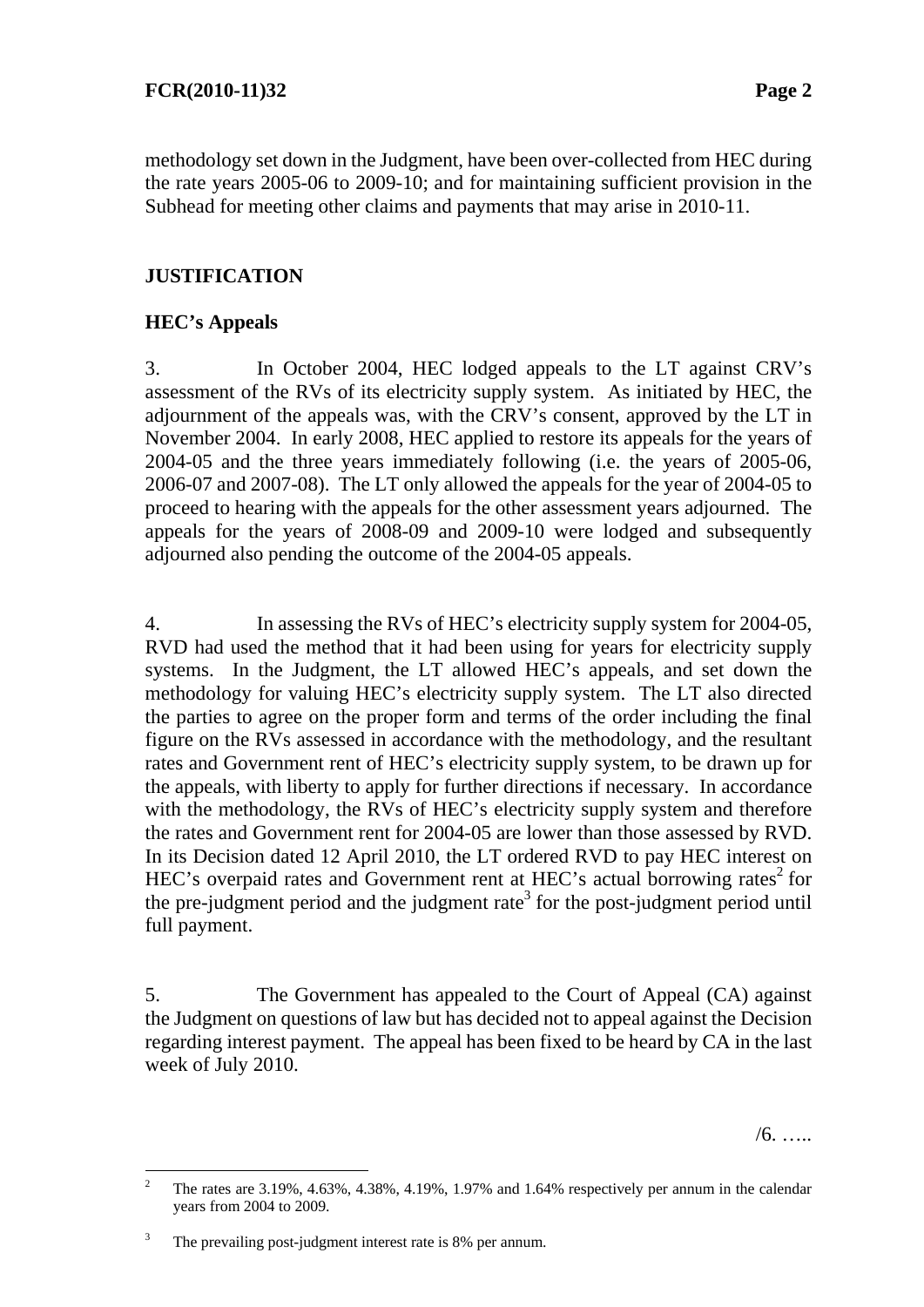6. Pending the determination of the Government's appeal by the CA and without prejudice to the Government's position in the appeal, in compliance with the LT's order we have refunded HEC the overpaid rates and Government rent for the test year of 2004-05, being \$117.45 million and \$30.58 million respectively, from the respective revenue accounts (Head 2 General Rates Subhead 030 General Rates and Head 7 Properties and Investments Subhead 090 Government rents charged at 3% of RVs in accordance with the Government Rent (Assessment and Collection) Ordinance (Cap. 515)). Also in compliance with the LT's order and in order to reduce the Government's interest exposure, the associated interest in the amount of about \$26.54 million chargeable to Head 106 Miscellaneous Services Subhead 284 Compensation was paid to HEC.

7. As explained in paragraph 3 above, HEC's appeals lodged for the other assessment years of 2005-06 to 2009-10 have been adjourned pending the outcome of the appeals for the test year of 2004-05. The Judgment is binding on the RVD and given that it has set down the methodology for valuing HEC's electricity supply system, we should follow the methodology for the assessment years of 2005-06 to 2009-10, pending the outcome of and without prejudice to the Government's appeal to the CA against the Judgment. Accordingly, in early May 2010, the overpaid rates and Government rent for the years of 2005-06 to 2007-08 were refunded to HEC from the respective revenue accounts. As for the years of 2008-09 and 2009-10, the Government has yet to reach an agreement with HEC on the exact amounts of overpaid rates and Government rent.

8. To follow the Decision and in order to reduce the Government's interest exposure, we should settle the interest associated with the above overpaid rates and Government rent as early as possible. For the years 2005-06 to 2007-08, the interest is about \$45.70 million. For 2008-09 and 2009-10, while we have yet to agree with HEC the amount of the overpaid rates and Government rent, we estimate that the associated interest would be about \$7 million.

9. A table setting out the interest associated with the three periods mentioned above, with a total of around \$80 million, is at Enclosure 1. If the Government is successful in its appeal to the CA against the Judgment (paragraphs 5), HEC will have to return the over-refunded rates, Government rent and interest to the Government. The Government will also seek to claim interest for the over-refunded amount and interest paid to HEC. Encl. 1

> 10. Since the Judgment concerns a unique kind of tenement, i.e. electricity supply system regulated by a scheme of control, HEC's appeal cases are not expected to have implications beyond electricity-generating companies. Valuation of other general types of rateable properties, e.g. domestic flats and commercial properties will not be affected.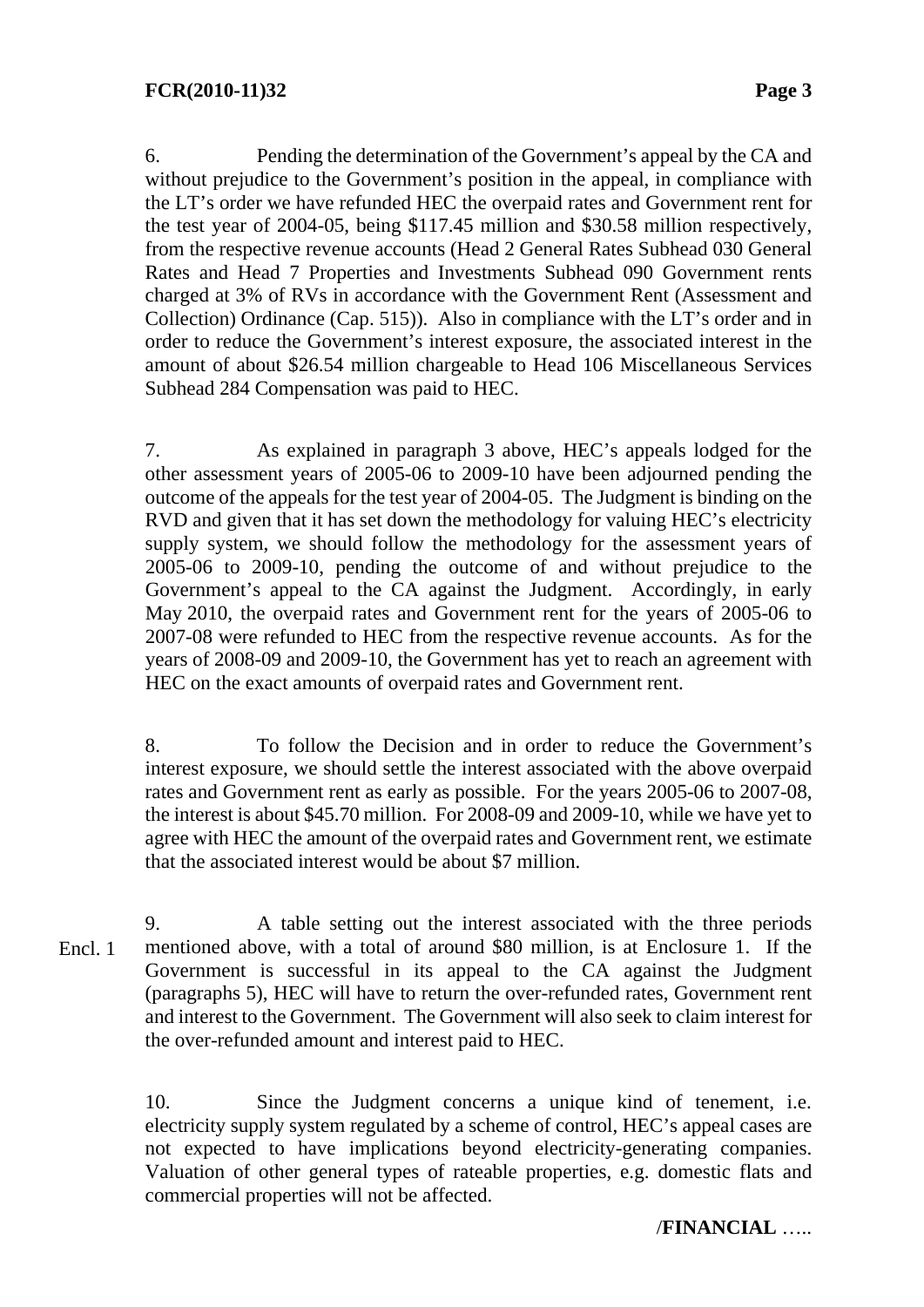# **FINANCIAL IMPLICATIONS**

11. The payment for the interest is chargeable to Head 106 Miscellaneous Services Subhead 284 Compensation. The approved provision for 2010-11 under Head 106 Miscellaneous Services Subhead 284 Compensation is \$70 million. As the Decision was only handed down by the LT on 12 April 2010, no provision for the interest payment was made for 2010-11 under the relevant Subhead.

12. As at 31 May 2010, Subhead 284 has a remaining balance of \$26.87 million (Enclosure 2), which is insufficient for payment of the interest for the years of 2005-06 to 2007-08 (\$45.70 million) and 2008-09 and 2009-10 (about \$7 million). We also need to maintain some provision in the Subhead for meeting other claims and payments that may arise in 2010-11. We therefore propose to seek a supplementary provision of \$80 million. Provision will be made for similar payments where circumstances warrant in the said Subhead in future years as appropriate. Encl. 2

# **PUBLIC CONSULTATION**

13. The Legislative Council Panel on Financial Affairs discussed the proposal on 7 June 2010. Members noted that we would seek funding approval from the Finance Committee.

# **BACKGROUND**

### **Assessment of rates and Government rent**

14. Rates and Government rent are charged at a percentage (currently at 5% and 3% respectively) of a property's RV. Under the Rating Ordinance (Cap. 116) (RO) and the Government Rent (Assessment and Collection) Ordinance (Cap. 515) (GRACO), CRV is required to ascertain a property's RV, which is an estimate of the annual rental value of a property at a designated reference date, assuming that the property was then vacant and available for letting in the open market. Under RO and GRACO, any person who is not satisfied with CRV's decision may lodge an appeal with the LT.

15. The RO and the GRACO provide that rates and Government rent must be paid as demanded, or else surcharges may be imposed. Besides, rates and Government rent shall remain payable even if the amount concerned is under dispute, unless a holding over is granted by CRV for the whole or part of the payment. The requirement to pay rates and Government rent as demanded protects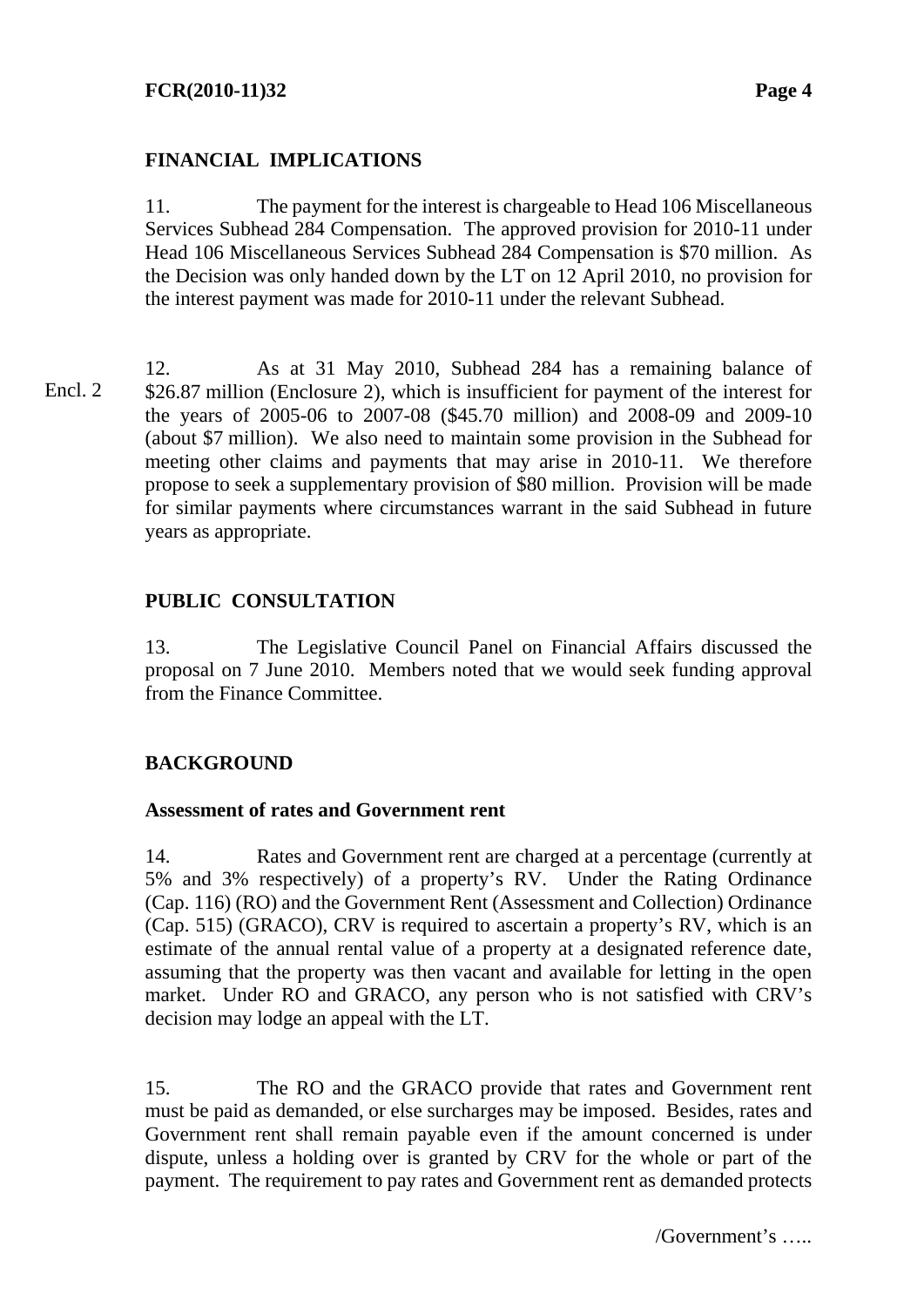Government's revenue and discourages payers from defaulting on or delaying rates and Government rent payment simply by appealing against the RVs in often fairly lengthy litigations.

### **Ambit of Head 106 Subhead 284**

16. Provision under Head 106 Miscellaneous Services Subhead 284 Compensation is for settlement of claims (other than compensation connected with land, public works and mail, and for civil servants under the Employees' Compensation Ordinance), court ordered payment, settlement out of courts and for certain ex-gratia payments made against Government.

-------------------------------

Financial Services and the Treasury Bureau June 2010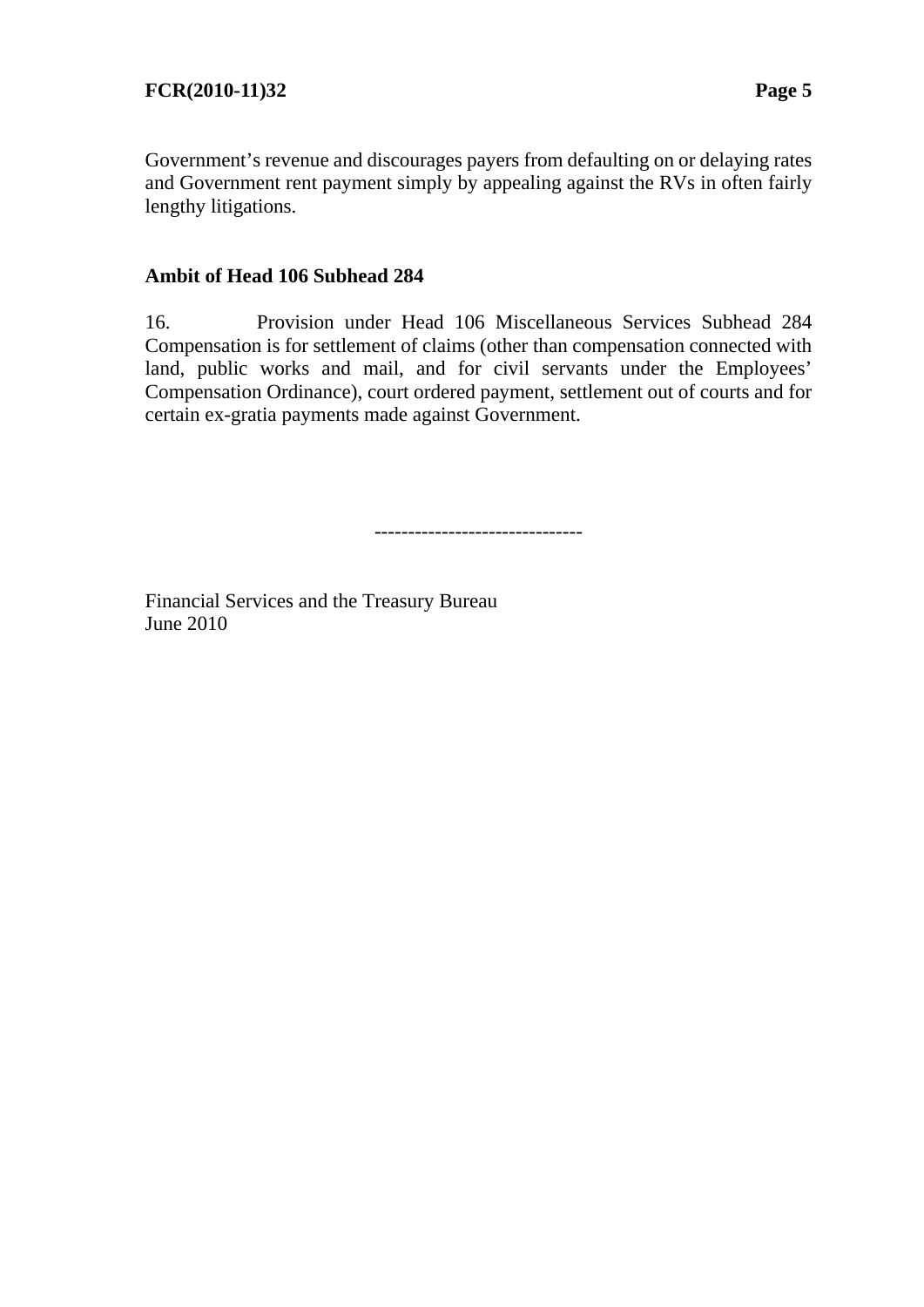# **Enclosure 1 to FCR(2010-11)32**

# **Supplementary Provision to Head 106 – Miscellaneous Services Subhead 284 Compensation**

|     |                                                                                           | \$3000                  |
|-----|-------------------------------------------------------------------------------------------|-------------------------|
| (a) | Interest paid to HEC in connection with HEC's appeals<br>for year $2004-05$               | 26,540                  |
| (b) | Estimated provision for interest regarding HEC's<br>appeals for years 2005-06 to 2007-08  | 45,700                  |
| (c) | Estimated provision for interest regarding HEC's<br>appeals for years 2008-09 and 2009-10 | 7,000                   |
|     | <b>Total</b>                                                                              | 79,240<br>(say, 80,000) |

-------------------------------